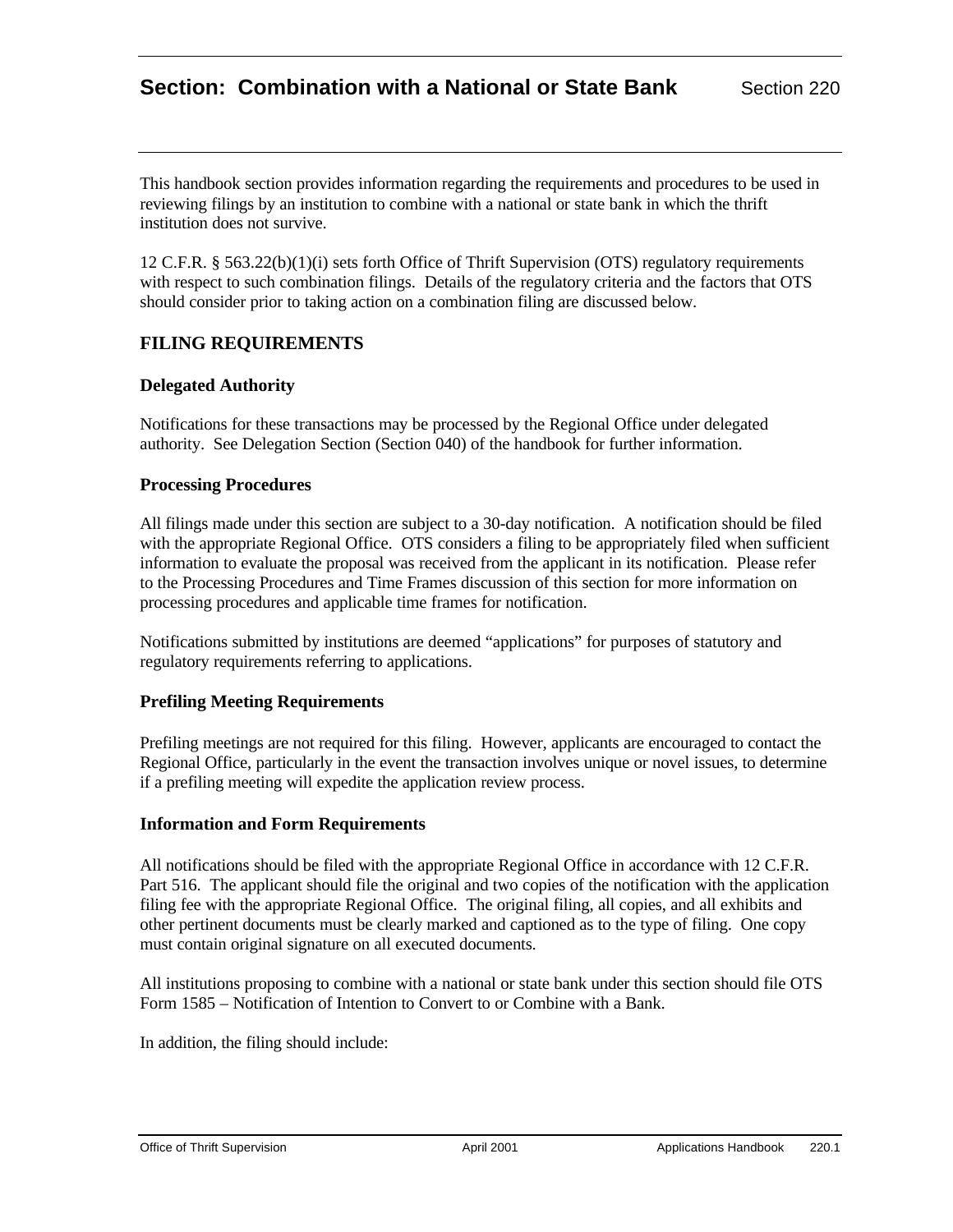- A copy of the filing made with the federal or state regulatory agency that must approve the combination.
- A statement that the resulting institution will assume the liquidation account of the applicant institution, if applicable.
- Information to demonstrate compliance with applicable stockholder or accountholder approval requirements.

# **Confidentiality**

The applicant must submit in writing, concurrently with the submission of the notification, any requests to keep specific portions of the notification confidential. In accordance with the Freedom of Information Act, the request should discuss the justification for the requested treatment and should specifically demonstrate the harm (e.g., to competitive position, invasion of privacy) that would result from the public release of information.

Information for which confidential treatment is requested should be: (i) specifically identified in the public portion of the application by reference to the confidential section; (ii) separately bound; and (iii) labeled "confidential." The applicant should follow these same procedures when filing supplemental information to the application. OTS will determine whether information designated as confidential must be made available to the public under the Freedom of Information Act. OTS will advise the applicant before it makes information designated as confidential available to the public.

# **REVIEW GUIDELINES**

# **Processing Procedures and Time Frames**

OTS must be notified of a proposed combination under this section at least 30 days prior to the effective date of the transaction, but not later than the date on which an application relating to the proposed transaction is filed with the primary regulator of the resulting institution.

Within five business days of receipt of the notification and fee, OTS must notify the applicant of the notification's receipt. The appropriate fee must accompany each notification in order for the filing to be considered filed.

The applicant may consummate the transaction upon the expiration of 30 calendar days after the filing date of its notification, unless OTS requests in writing any additional information necessary to supplement the notification.

12 C.F.R. § 563.22(h)(1) provides that OTS may, upon request or on its own initiative, shorten the 30-day prior notification requirement for these filings.

For purposes of calculating processing time frames, OTS does not include the day of the act or event, in determining the date the time period commences. In determining the conclusion of a time period, when the last day of the time period is a Saturday, Sunday, or a Federal holiday, the last day will become the next day that is not a Saturday, Sunday, or Federal holiday.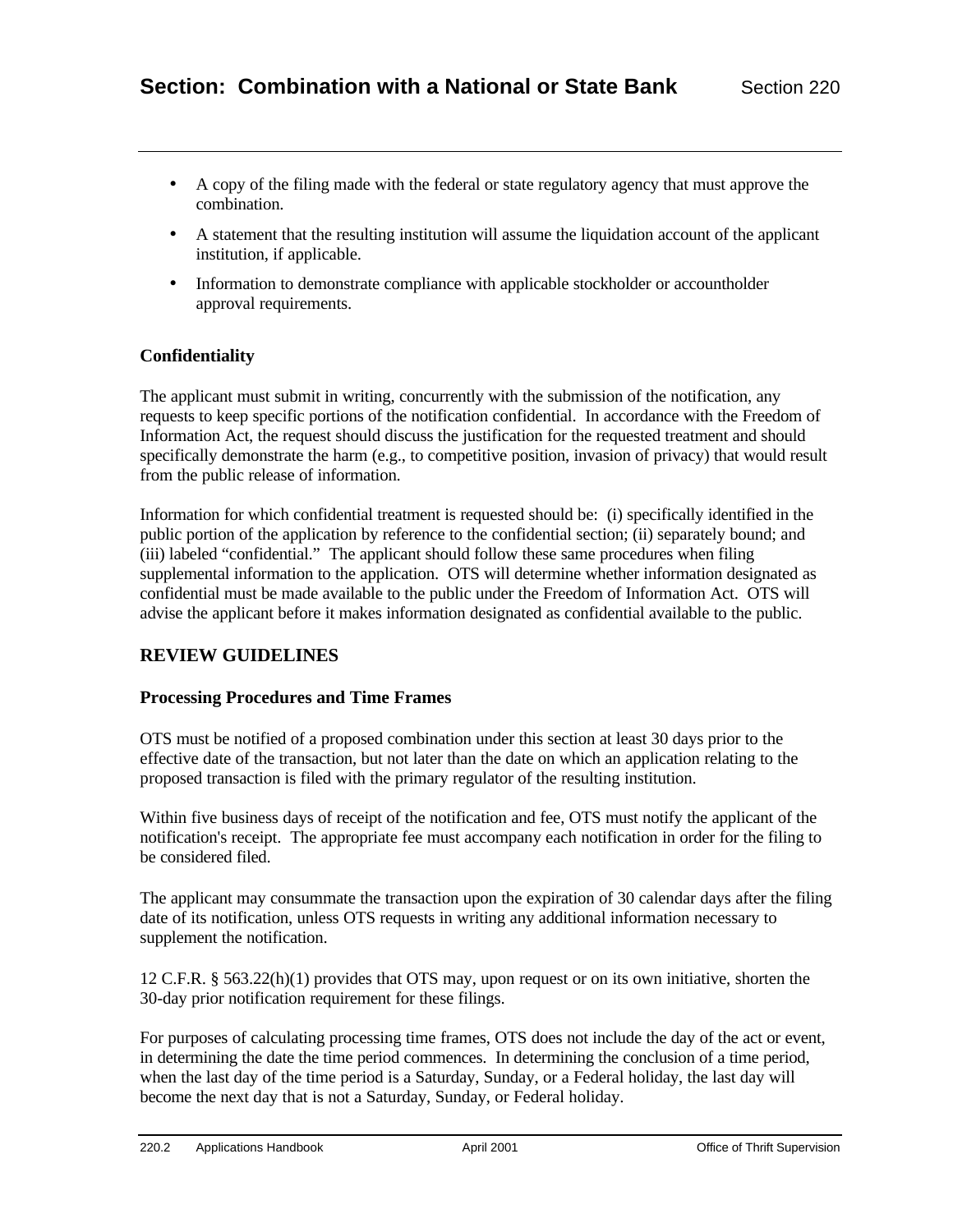# **Regulatory Criteria**

For a notification filed under this section, the OTS will consider the notification to be properly filed if:

- The institution has demonstrated compliance with stockholder or accountholder approval requirements.
- The institution has confirmed that any liquidation account will be assumed by the resulting financial institution.

### **Decision Guidelines**

The primary federal regulator is responsible for administering the provisions of the Bank Merger Act, and ensuring the transaction meets all applicable statutory and regulatory requirements, i.e., competitive, legal, or financial. OTS considers this type of transaction as a business decision of the savings institution. However, in the event that supervisory concerns are present with respect to the operations of the savings institution, OTS should contact the primary regulator for the resulting institution to discuss such concerns and any current or potential enforcement actions. In evaluating the notification, OTS should take into consideration the following:

- Are there any pending or potential supervisory concerns or enforcement actions involving the savings institution? If so, has the regulatory agency for the resulting institution been notified of the concerns or enforcement actions?
- Has the applicant demonstrated compliance with applicable stockholder or accountholder approval requirements?
- Has the applicant confirmed that any liquidation account will be assumed by the resulting financial institution?

### **Conditions**

Generally, OTS, in acknowledging the notification, will advise the institution that:

- The institution must advise the Regional Director in writing within 5 calendar days after the combination of the effective date of the combination.
- The institution must surrender its charter to OTS-Washington as soon as practicable after the combination.

# **RECORDKEEPING REQUIREMENTS**

OTS is required to consolidate all correspondence related to the processing of the notification or application into a file copy to be sent to a central file. The file copy must include a copy of the